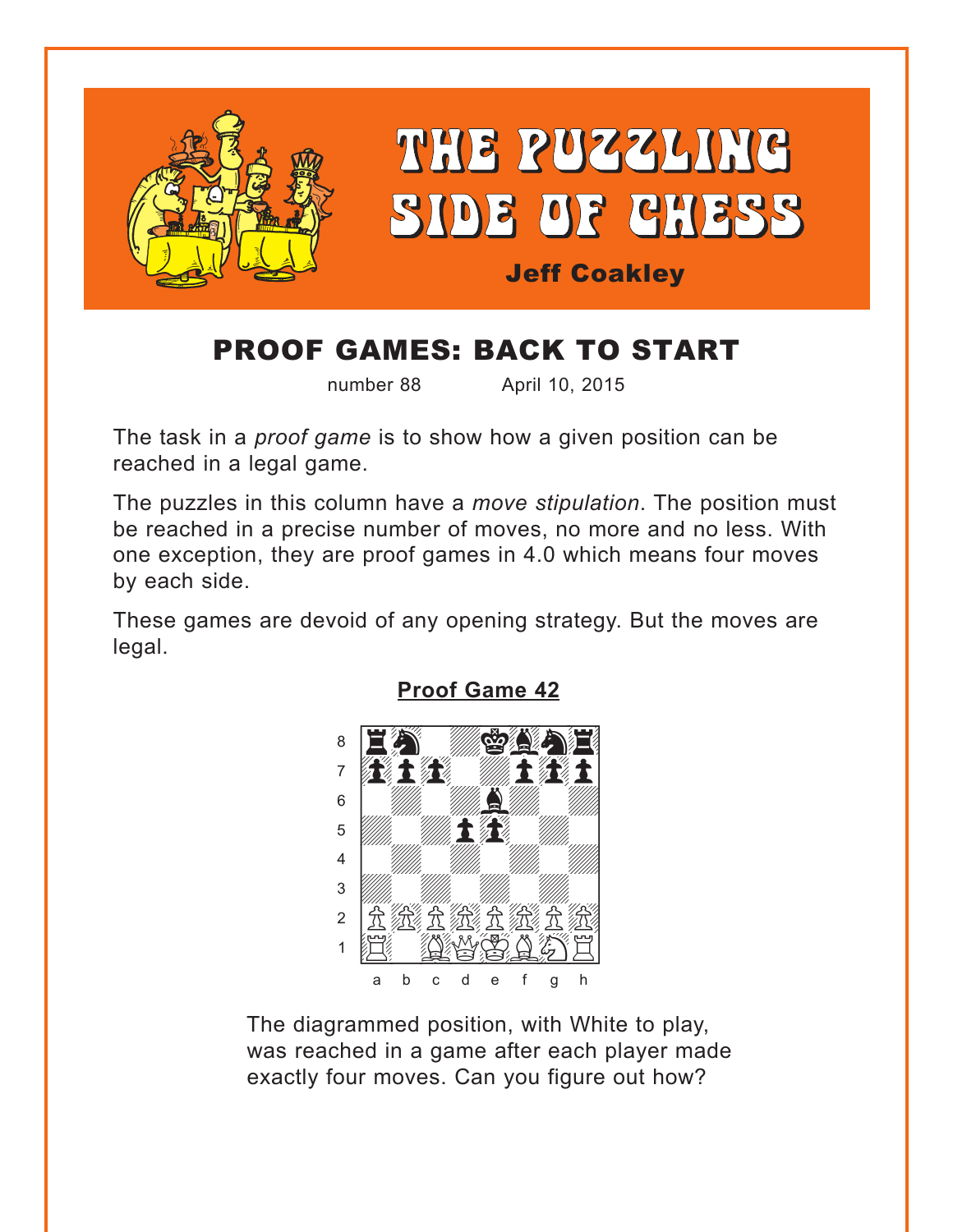#### **[Proof Game 43](#page-4-0)**

<span id="page-1-0"></span>

This position was reached after Black's fourth turn. What were the moves?

The next problem, by British retro expert Andrew Buchanan, is a *homebase* proof game. All the pieces are on their starting squares (or at least they appear to be).



**[Proof Game 44](#page-4-0)**

This position was reached after Black's fourth turn. What were the moves?

Most proof games on *The Puzzling Side of Chess* are four moves long. If you're looking for a bigger challenge, here is a six mover by Dutch composer Joost de Heer.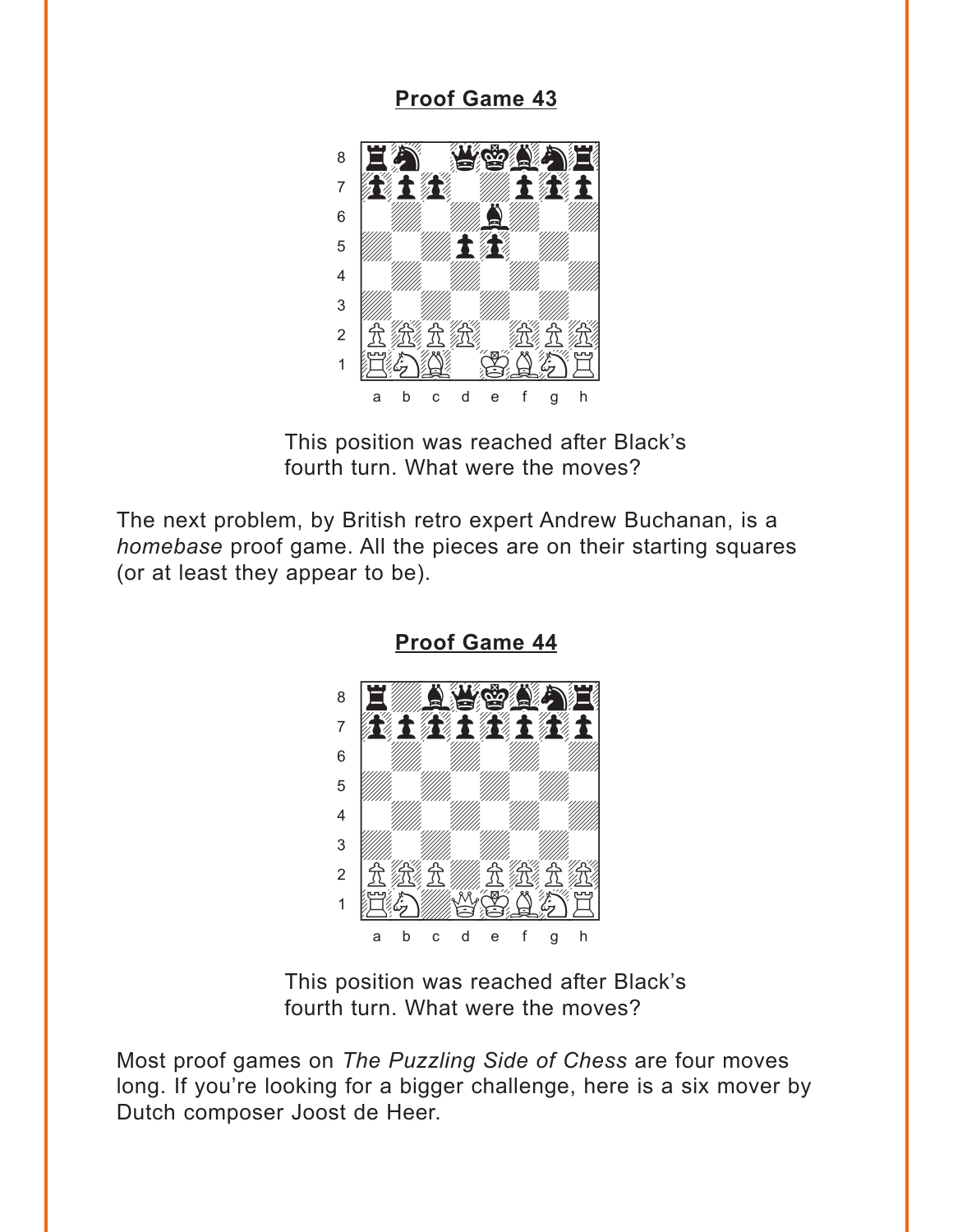### Longer Proof Game 10 (6.0 moves)

<span id="page-2-0"></span>

This position was reached after Black's sixth turn. What were the moves?



"Compliments of the chef."

Each column on proof games concludes with a synthetic game. Instead of finding the move sequence that leads to a given position, the task is to compose a game that ends with a particular move.

This puzzle has two distinctive solutions, one with a capture, one without. Can you find them both?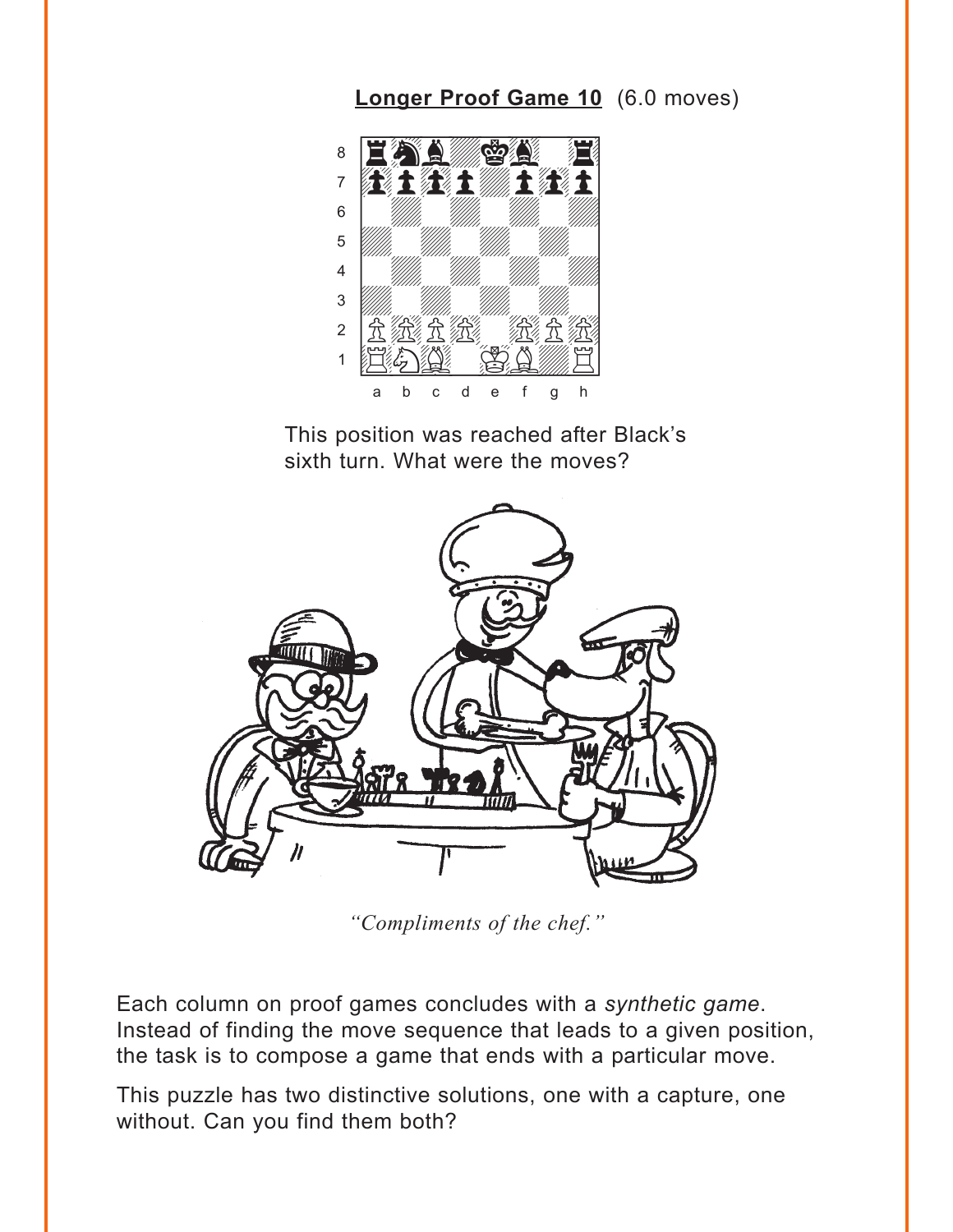#### **[Synthetic Game 14](#page-5-0)**

<span id="page-3-0"></span>

Compose a game that ends with the move 4...Bd6#.

## **SOLUTIONS**

Proof games 42, 43, and synthetic game 14 by J. Coakley. Number 42 is from *Winning Chess Puzzles For Kids Volume 2* (2010). The other two are *ChessCafe.com* originals (2015).

*PDF hyperlinks*. You can advance to the solution of any puzzle by clicking on the underlined title above the diagram. To return to the puzzle, click on the title above the solution diagram.

*Archives.* Other columns with similar problems can be found in the Puzzling Side archives.



**[Proof Game 42](#page-0-0)**

1.Nc3 e5 2.Ne4 Qg5 3.Nxg5 d5 4.Ne6 Bxe6 *The Case of the Wandering Knight*.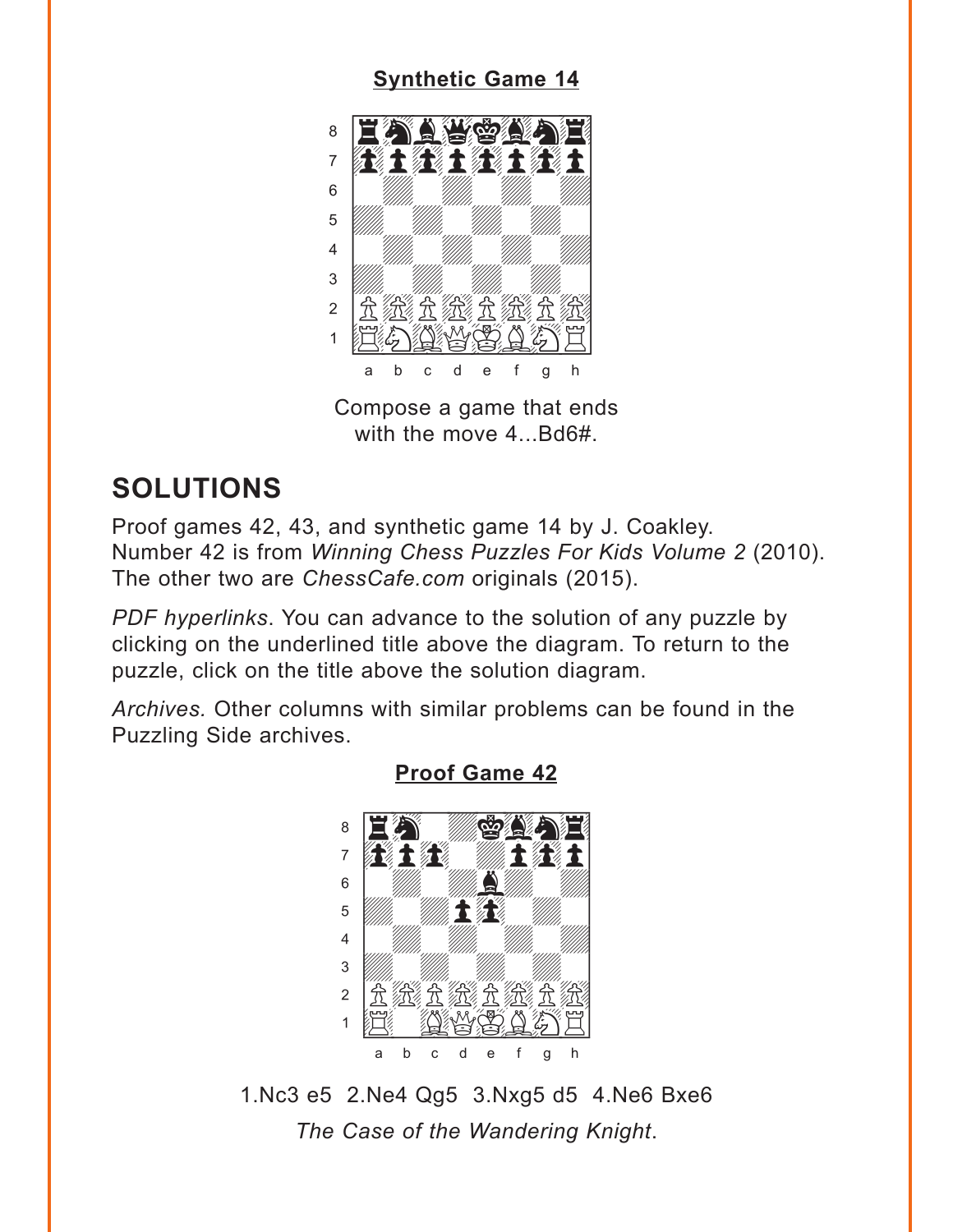<span id="page-4-0"></span>**[Proof Game 43](#page-1-0)**



1.e4 d5 2.Qf3 Be6 3.Qf6 exf6 4.e5 fxe5

A little known variation in the Scandinavian Defence.

#### **[Proof Game 44](#page-1-0)**

Andrew Buchanan 2004 *internet mailing list*



1.d4 Nc6 2.Bh6 Nxd4 3.Qxd4 Nxh6 4.Qd1 Ng8

The game concludes with a double switchback, first the white queen, then the black knight.

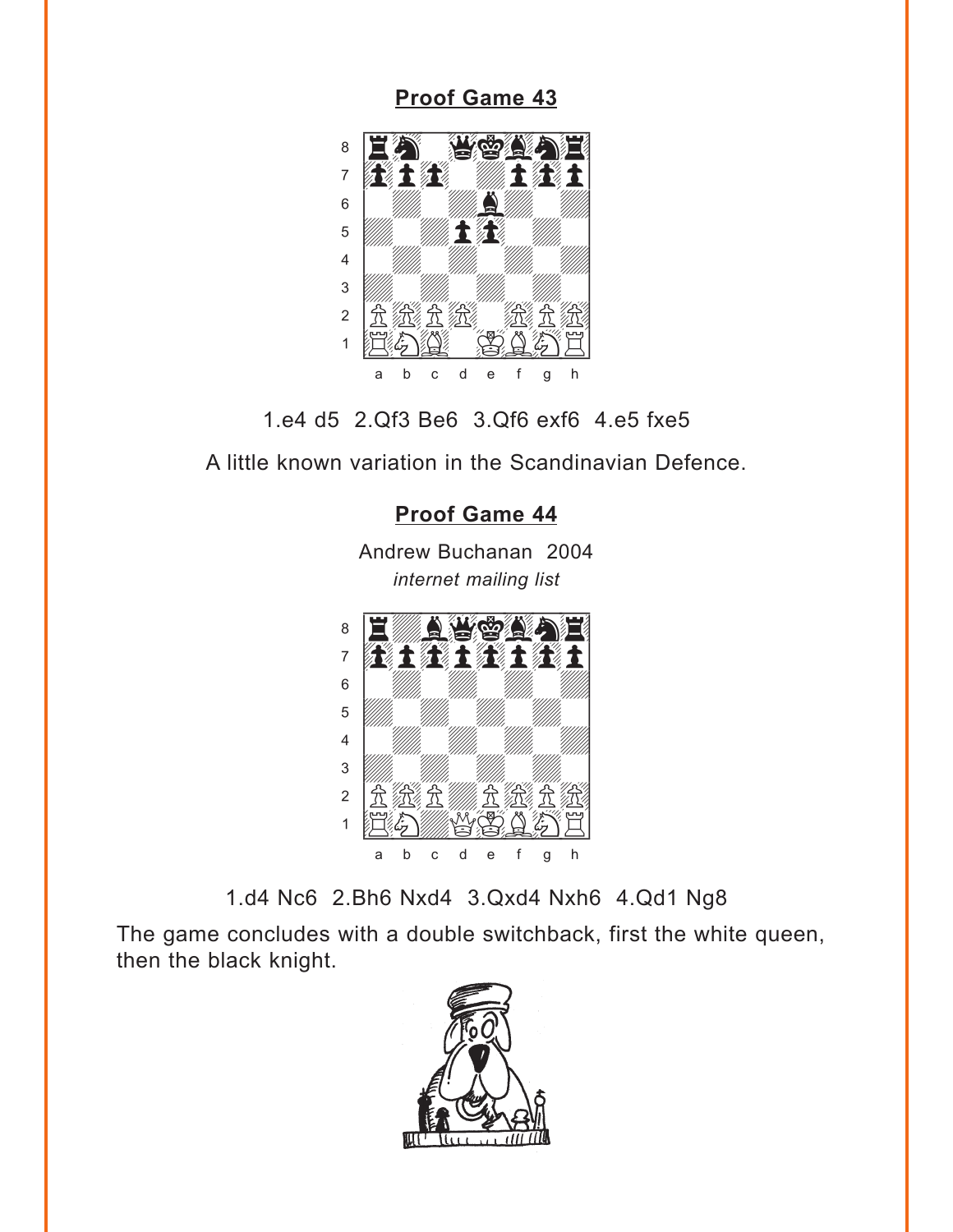<span id="page-5-0"></span>

**[Longer Proof Game 10](#page-2-0)** (6.0 moves)

1.Nf3 e5 2.Nxe5 Qe7 3.Ng6 Qxe2+ 4.Qxe2+ Ne7 5.Qxe7+ Bxe7 6.Nf8 Bxf8

A symmetrical homebase position. The final move by the black bishop is a switchback with *Orbán effect*, capturing on its original square. See column 3.



**[Synthetic Game 14](#page-3-0)**

1.e3 e6 2.Ke2 Qg5 3.Kf3 Qxg2+ 4.Kf4 **Bd6#**

This sequence of moves is the only one leading to the diagrammed position, so it could be presented as a proof game in 4.0. But it would be extremely easy.

Here is a second game that also ends with 4...Bd6#.